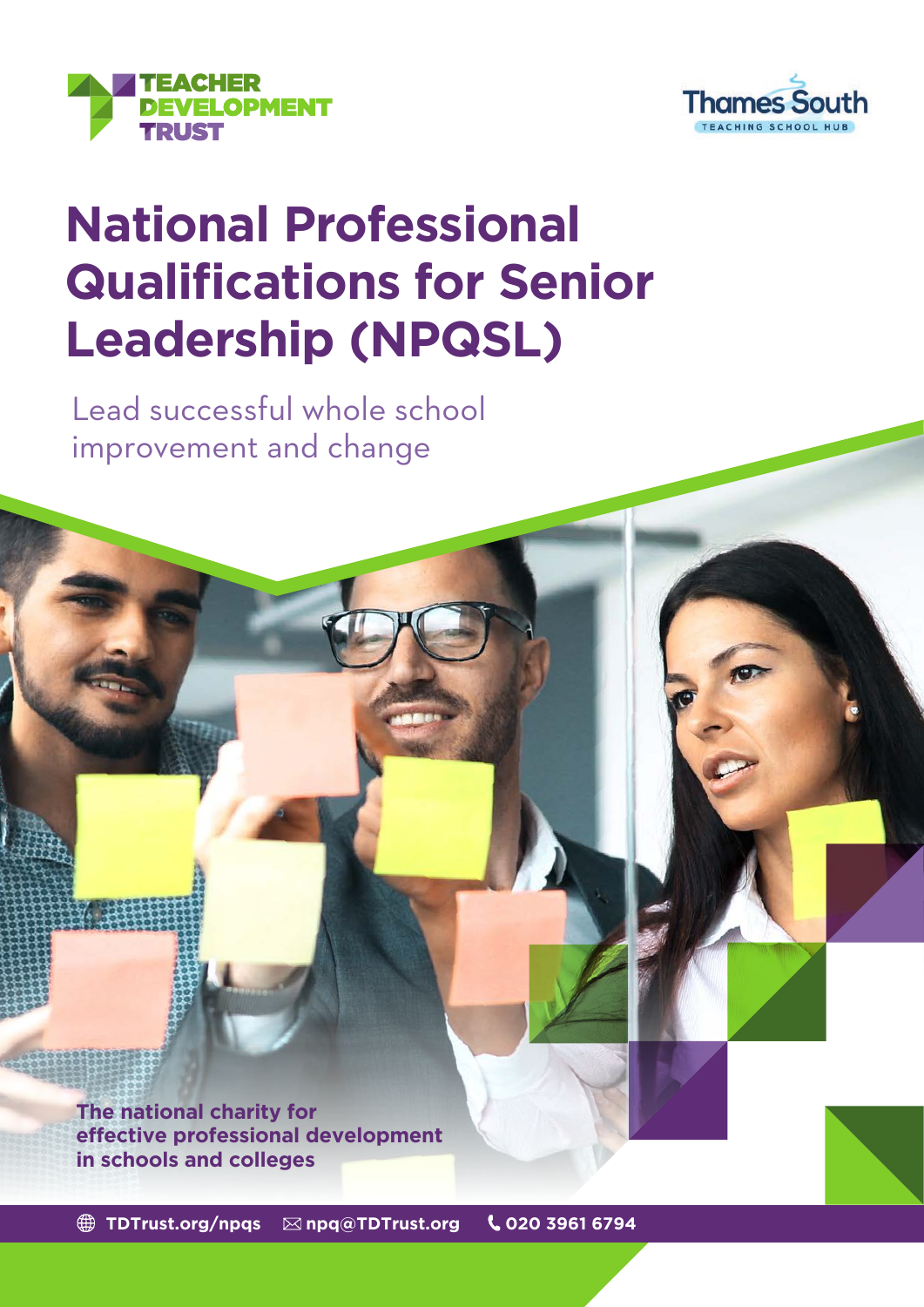## **Lead successful whole school improvement and change**

- $\blacksquare$  Gain a prestigious, government-backed senior leadership qualification and make progress in your career
- $\blacksquare$  Grow your expertise as a senior leader, creating a culture where pupils and staff thrive, learning how to bring staff with you on the journey
- $\blacksquare$  Learn flexibly around your job with a blend of online learning, virtual sessions and local face to face workshops
- A completely updated NPQSL for those who are, or are aspiring to be, a senior leader with cross-school or crosstrust responsibilities



## **Benefits for you**

Our NPQSL qualification is aligned to the Chartered College of Teaching's Chartered Leader Status, providing a springboard for your next steps.

#### **Benefits for Participants**

- $\blacksquare$  Develop expertise in the art, craft and science of school improvement through people development, understanding how to lead everything from whole school programmes to specialist areas
- $\blacksquare$  A blended learning experience which fits around your role where you learn and discuss key content online – no more sitting listening to presentations for hours
- $\blacksquare$  Local virtual and face to face sessions that focus on real problem-solving, creating understanding, connecting with your peers and gaining depth of knowledge
- Ongoing preparation to give you confidence to pass the final assessment
- Facilitation and support from serving school leaders in excellent schools and delivery at local venues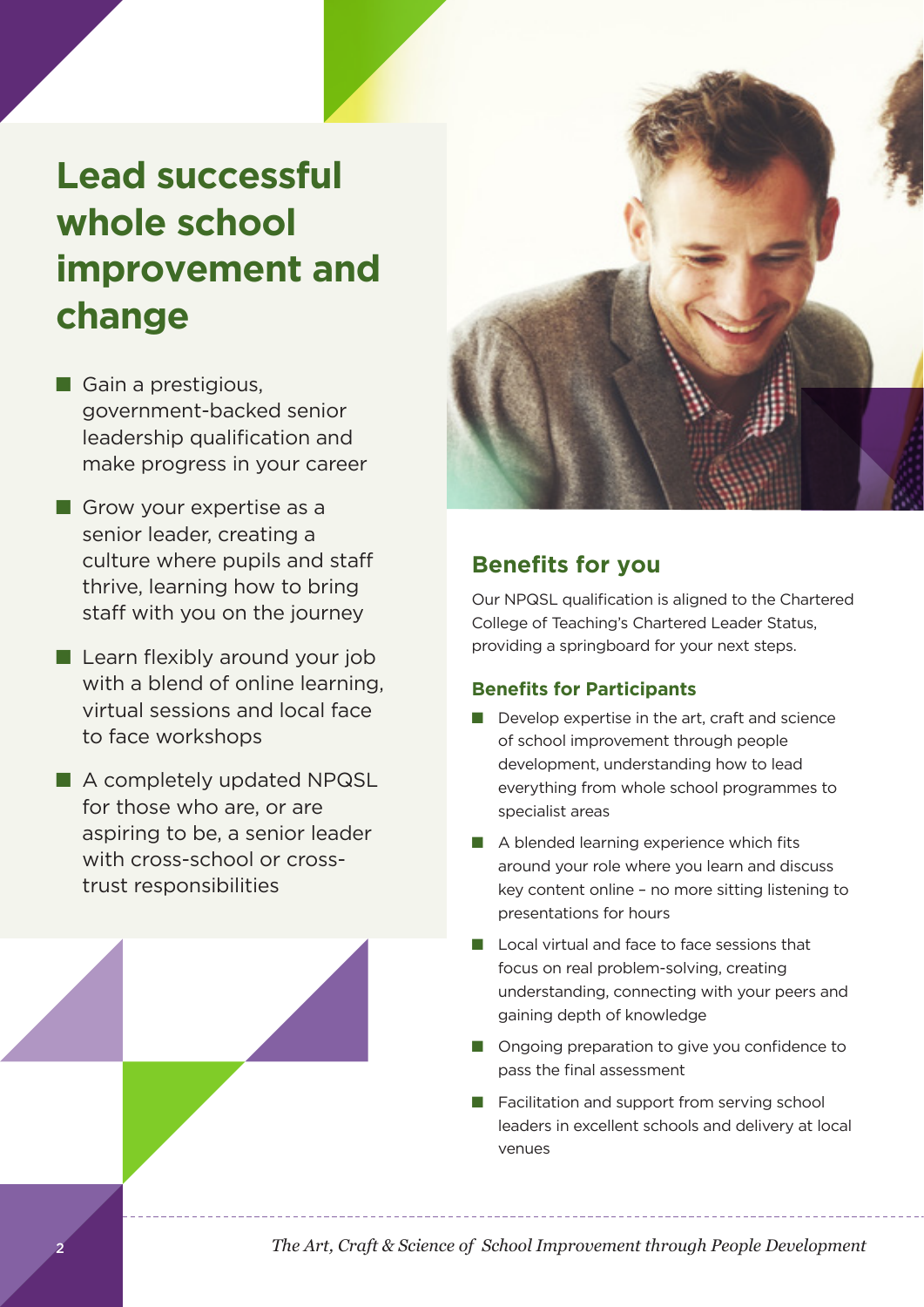

#### **Benefits for your school or trust**

- $\blacksquare$  A skilful and research-informed leader who can contribute to a cohesive, impact-focused school leadership team
- $\blacksquare$  Practical capability to get on with the job of developing others with the skills to lead with people and teams, creating change and impact
- $\blacksquare$  A professionally aware and informed leader who can make evidence-based decisions and approach senior leadership in an effective and effcient manner
- $\blacksquare$  The ability to review and evaluate practice in order to bring about change and get the best outcomes for young people and staff within the organisation

#### **Suitability**

A completely updated NPQSL for those who are, or are aspiring to be, a senior leader with crossschool or cross-trust responsibilities.

## **The course**

An 18-month blend of flexible online learning, online discussion, virtual workshops and face to face workshops. This is followed by an 8-day assessment window where you will complete a 1500-word case study assessment to demonstrate your understanding of real leadership and change.

The course covers all of the core content in the [government's Framework](https://assets.publishing.service.gov.uk/government/uploads/system/uploads/attachment_data/file/925512/NPQ_Senior_Leadership.pdf) for this qualification and this is aligned with core themes around: effective communication, creating change, working with teams, managing yourself. Key areas include:

- $\blacksquare$  Creating effective teaching, curriculum, assessment and culture
- $\blacksquare$  Leading effective professional development, change and implementation
- $\blacksquare$  Managing a school's systems and processes, working with partners and governors